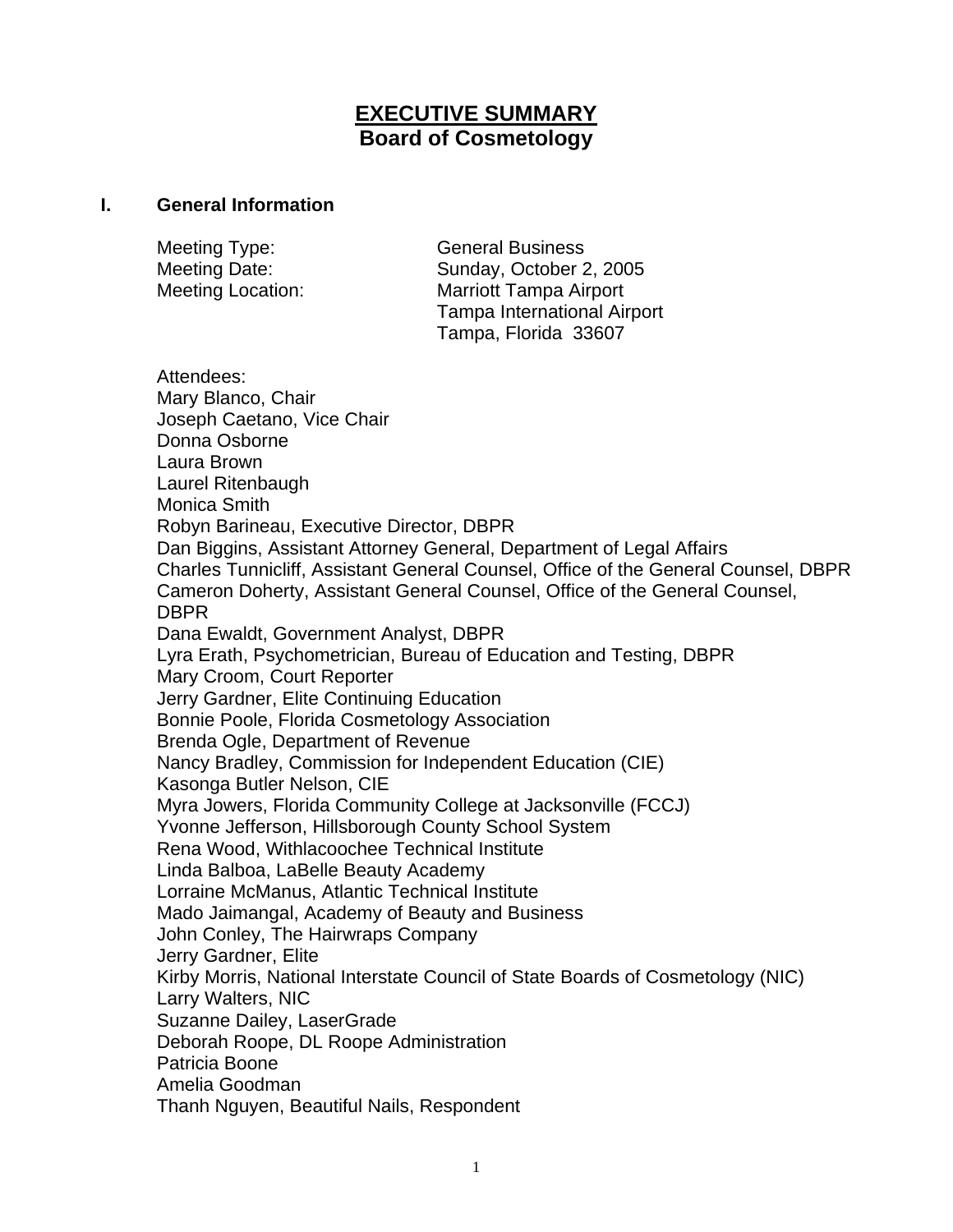Stacy Wyszkowski, Applicant Karen Boksner, Applicant Aleksandr Boksner, Attorney for Karen Boksner

#### **II. Major Issues/Actions**

- Chair Mary Blanco noted that Mr. Anthony White's absence from meeting was considered unexcused as he had not contacted board staff informing them of his absence
- The board considered the following matters:
	- -17 disciplinary cases
	- -2 cosmetology examination application
	- -1 cosmetology endorsement application
	- -6 hair braiding course applications
	- -3 hair wrapping course applications
	- -8 body wrapping course applications
	- -5 continuing education course applications
	- -9 initial HIV/AIDS course applications
- Mr. Charles Tunnicliff, Assistant General Counsel, reported there are currently 190 cosmetology cases in the legal section
- The board discussed the possibility of criminal prosecution for repeat offenders with Methyl Methacrylate (MMA) violations
- Ms. Brenda Ogle, Taxpayer Specialist with the Department of Revenue (DOR), addressed the board and gave a brief overview of the taxpaying responsibilities of a booth renter and other compliance issues; Ms. Ogle distributed materials relating to taxpaying responsibilities and sales and use tax and informed the board that this information can be reproduced and included in a board newsletter
- Mr. Kirby Morris, National Interstate Council of State Boards of Cosmetology (NIC): Deborah Roope, DL Roope Administrations; and Suzanne Dailey, LaserGrade gave presentations on the examination services (written and practical) currently offered by NIC for the cosmetology professions
- Ms. Lyra Erath, Psychometrician, advised the board that the Bureau of Education and Testing is ready and willing to assist the board with any examination needs including strength and weakness reports, school reports, and workshops with the Department of Education and the Commission for Independent Education; Ms. Erath provided the members with her business card and her offer of assistance
- Ms. Nancy Bradley, member of the Commission for Independent Education (CIE), and Ms. Kasongo Butler Nelson, Assistant Executive Director of the CIE, both expressed their objection with the effective dates included in the board's 2006 legislative proposal; the board agreed to amend the effective dates referenced throughout the proposal from July 1, 2006, to January 1, 2007
- The board approved the requests of Hua Shan Shen and Gloria Fuertes to have the cosmetology examination translated into Chinese and Vietnamese
- Ms. Robyn Barineau, Executive Director, informed the board of the department's new Secretary, Simone Marstiller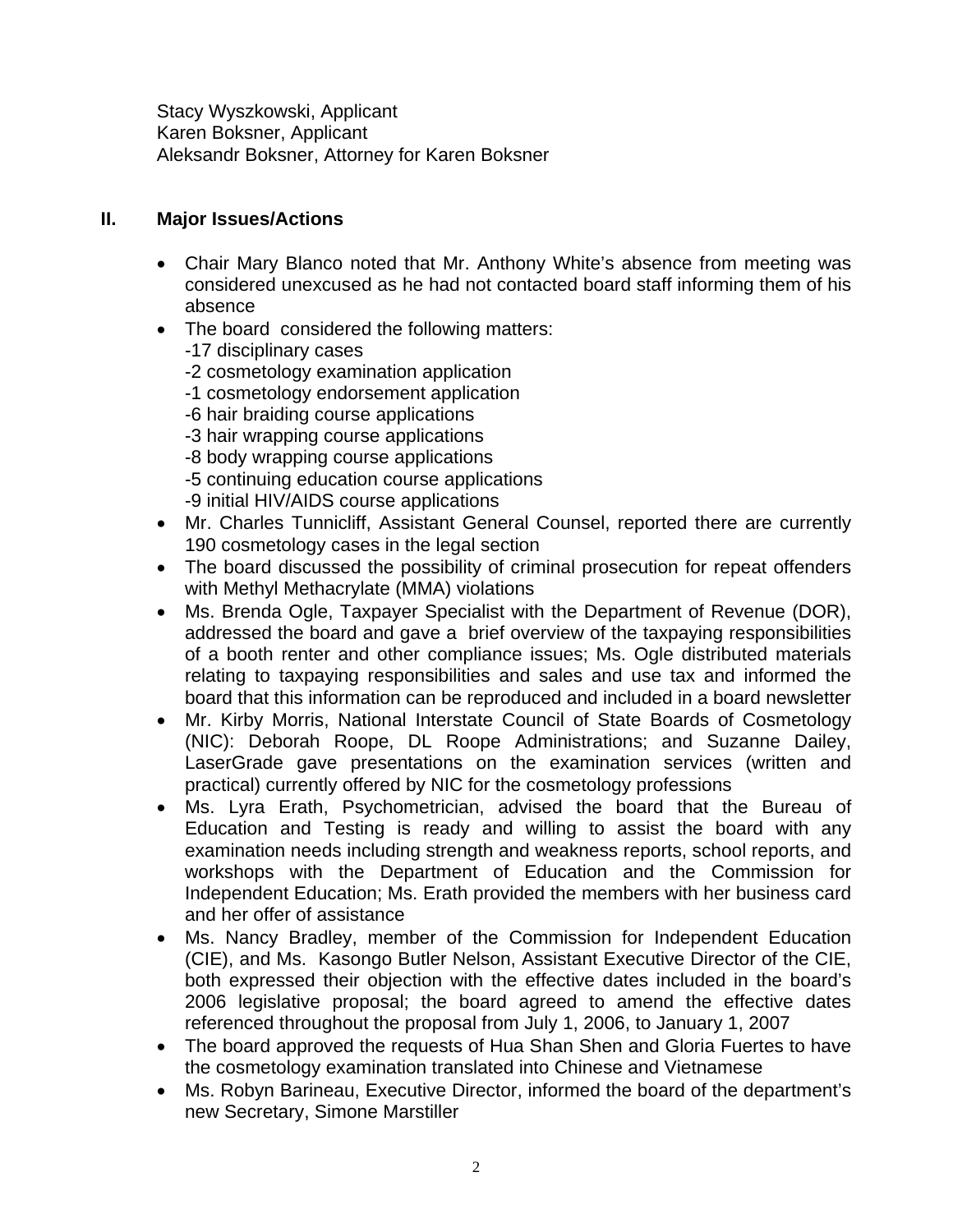- Ms. Barineau again reminded the board of the continuing education initiative; she reminded the board that licensees not meeting all continuing education requirements would not be allowed to renew their licenses
- Ms. Barineau informed the board that the year end financial statement included in the agenda shows the board's operating account in deficit of approximately (\$900,000); the board expressed their desire to increase fee caps as outlined in the 2006 legislative proposal to address the deficit
- Mr. Dan Biggins, Assistant Attorney General, mentioned the draft disciplinary guidelines included in the agenda, and the board agreed to table this matter for further review at the January 2006 board meeting
- Mr. Biggins gave a brief overview of the Sunshine Law and the ramifications for violations of the Sunshine Law
- Ms. Barineau informed the board that the email from Secretary Marstiller, the newsletter from the National Commission of Cosmetology Arts & Sciences, Inc. (NACCAS), and the Complaints and Investigative Statistics Report for September 2005 were included in the agenda for informational purposes
- Ms. Donna Osborne distributed a synopsis of the NIC Conference and informed the board that there were many interesting presentations; she suggested the board consider hosting a NIC Conference in the future as there are very minimal costs associated with hosting the event
- The board agreed to conduct the next meeting on Sunday, January 22, 2006, at 9 a.m. in either Miami, Florida, or Tampa, Florida

## **III. Legislation/Rule Promulgation**

• Mr. Biggins will amend the board's 2006 legislative draft to change all effective dates from July 1, 2006, to January 1, 2007, and provide the amended draft to board staff and Ms. Susan Lehr

### **IV. Action Required**

- Mr. Biggins and Mr. Tunnicliff will prepare final orders from this meeting for filing with the Agency Clerk's Office
- The board will discuss the draft disciplinary guidelines at the next board meeting
- The board asked that a representative from the department's inspection area be present at the next in person board meeting to address any questions or concerns the board may have relating to booth rental inspections and other general inspection questions
- The board chair asked that restructuring continuing education be included on the next meeting agenda for discussion
- The board asked Ms. Barineau to extend an invitation to Promissor to attend the next board meeting for a presentation on their examination services in accordance with their letter included in the agenda